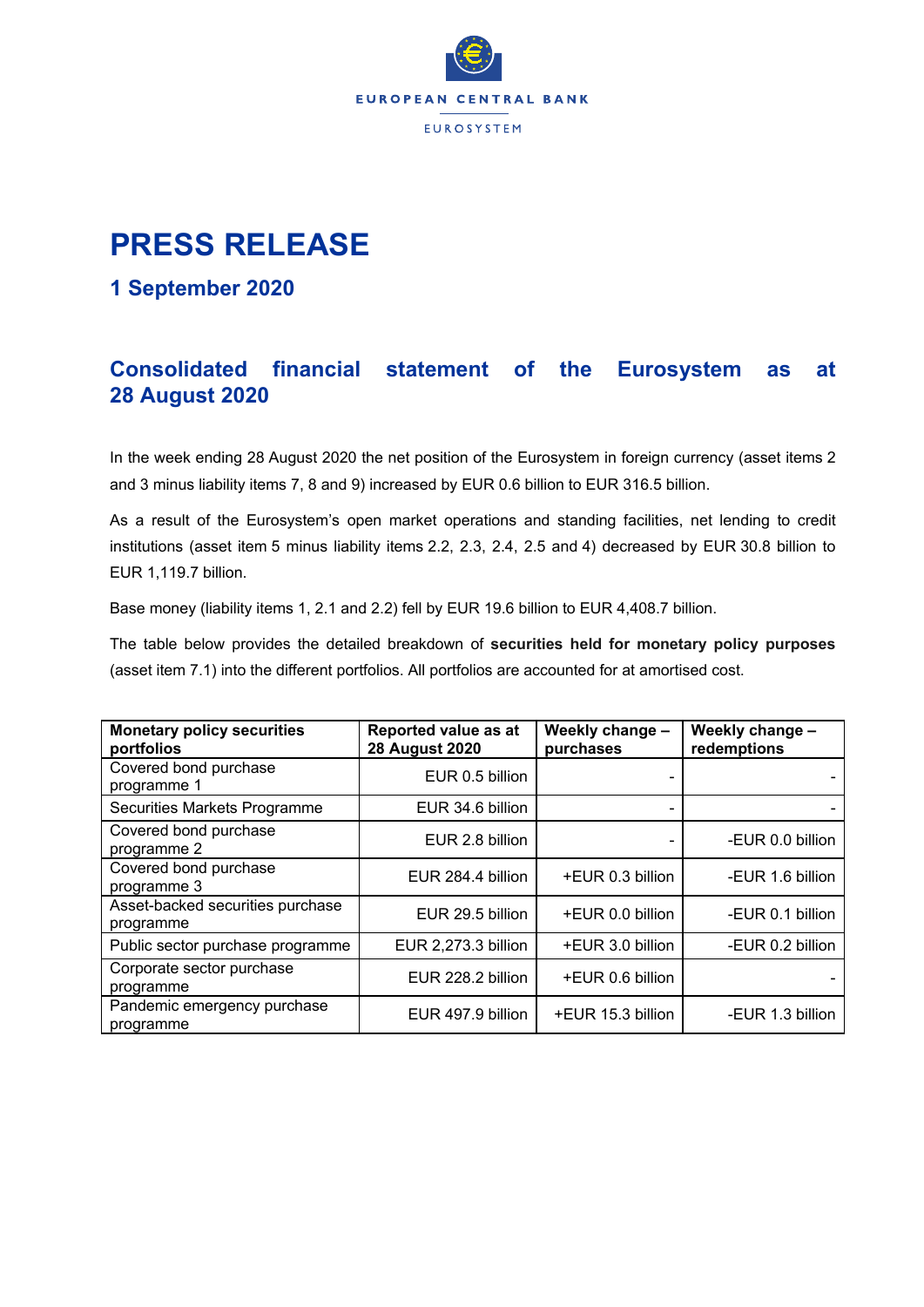#### **PRESS RELEASE / 1 September 2020 Erreur ! Utilisez l'onglet Accueil pour appliquer Title au texte que vous souhaitez faire apparaître ici.**

The content and format of the weekly financial statement are set out in Annexes IV to VI of Guideline (EU) 2016/2249 of the European Central Bank of 3 November 2016 on the legal framework for accounting and financial reporting in the European System of Central Banks [\(ECB/2016/34\)](http://www.ecb.europa.eu/ecb/legal/1001/1012/html/index.en.html).

**European Central Bank** Directorate General Communications, Global Media Relations Division Sonnemannstrasse 20, 60314 Frankfurt am Main, Germany Tel.: +49 69 1344 7455, email: media@ecb.europa.eu, Website: www.ecb.europa.eu